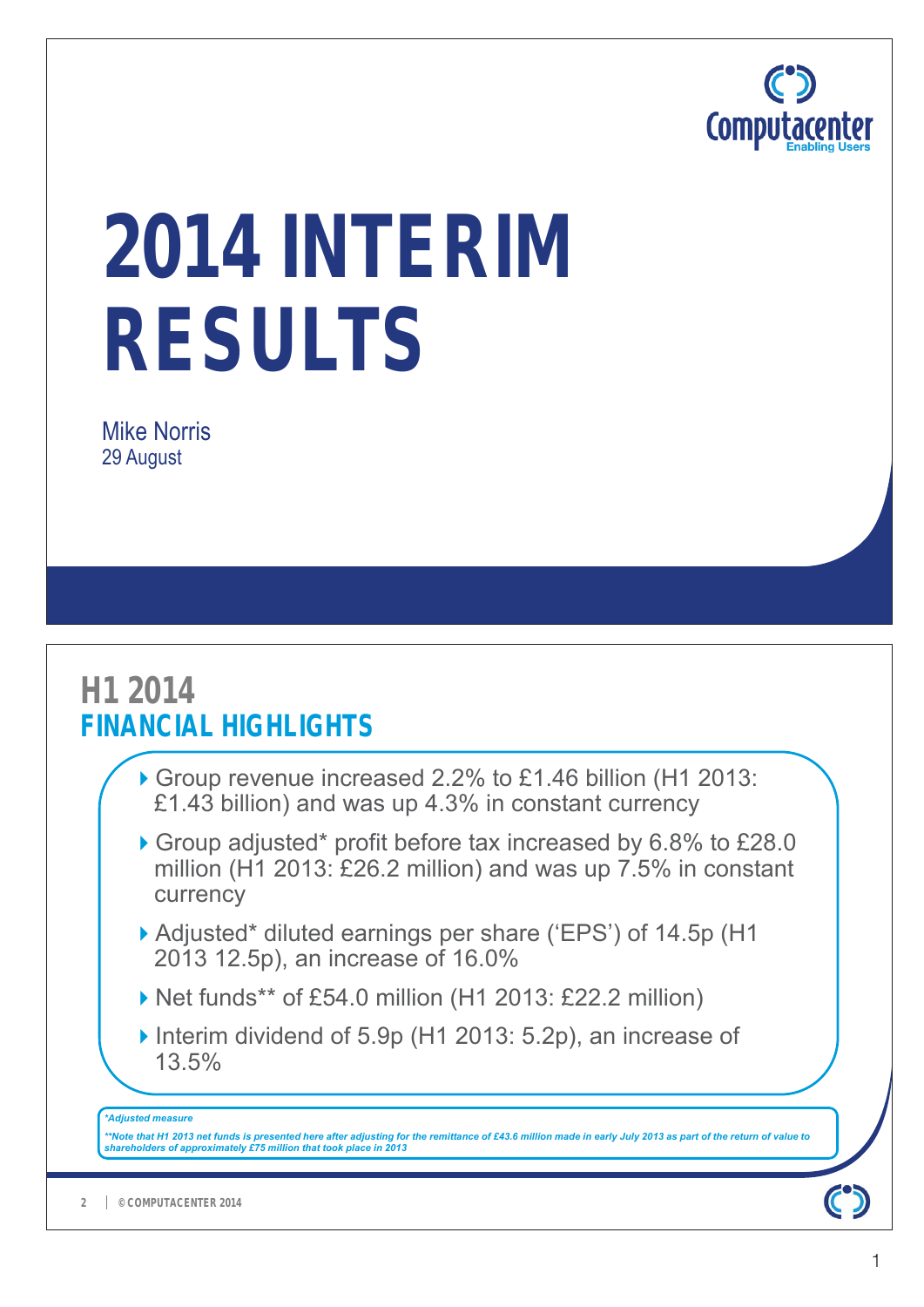

## **H1 2014 OPERATING HIGHLIGHTS**

- Group Services revenue increased by 3.3% across the Group on an as reported basis
- UK business generates revenue and profitability growth of 14.1% and 24.4% respectively
- Early signs of progress in Services in Germany, but disappointing Supply Chain performance
- ▶ Revenue growth across the business in France, but margins remain challenging
- ▶ Trading performance for the three onerous contracts continues in line with expectations
- ▶ Charge of £9.1m taken in respect of the comprehensive restructuring in France to improve competitiveness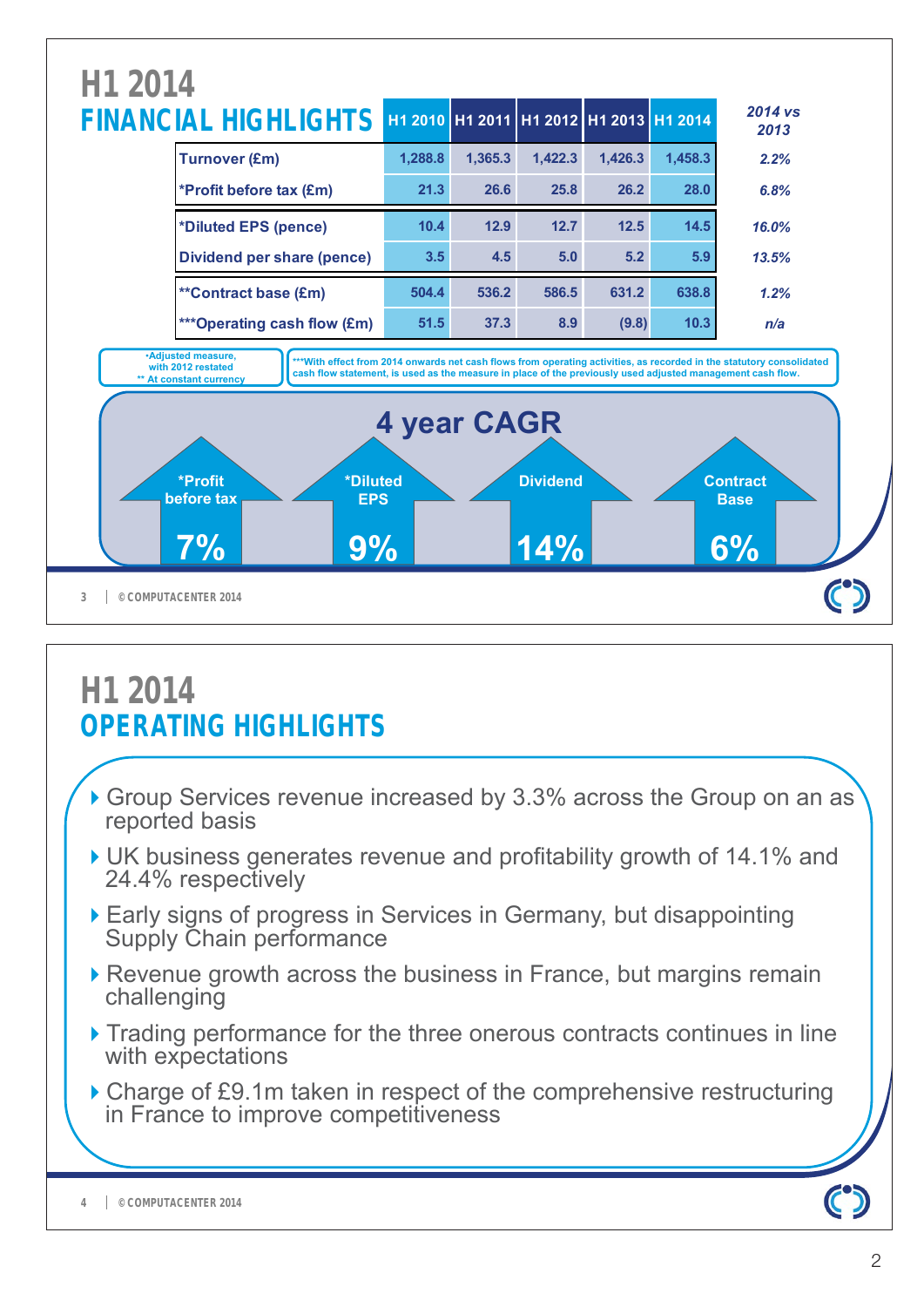# **FINANCIAL REVIEW**

### Tony Conophy 29 August 2014

**5 © COMPUTACENTER 2014**



**© COMPUTACENTER 2014 6**

 $\mathbf C$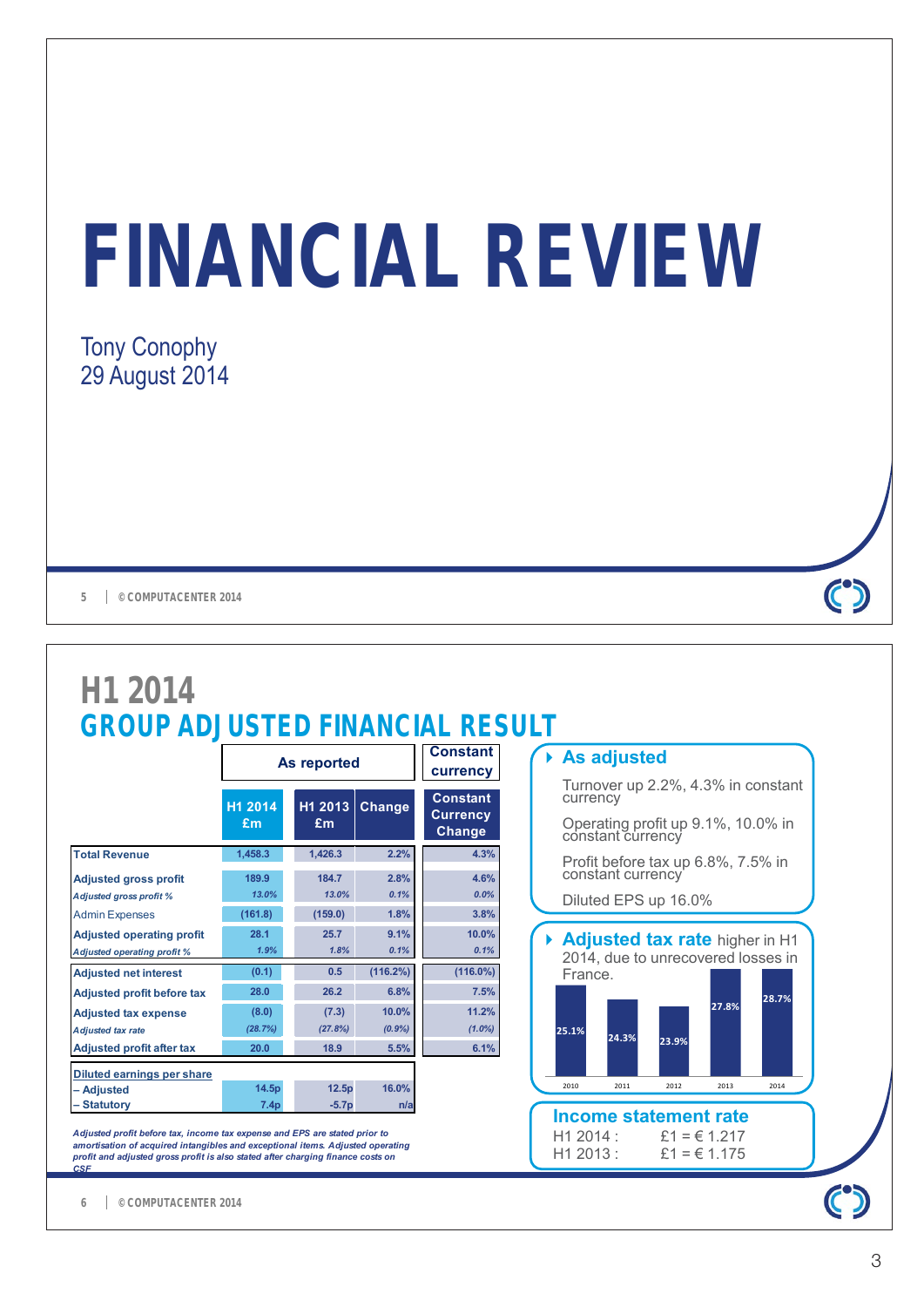## **H1 2014 RECONCILIATION TO STATUTORY RESULTS**

|                                                                                                                                                                                                        |                                                | H1 2014 H1 2013                                        | <b>Change</b>                               |
|--------------------------------------------------------------------------------------------------------------------------------------------------------------------------------------------------------|------------------------------------------------|--------------------------------------------------------|---------------------------------------------|
|                                                                                                                                                                                                        | £m                                             | £m                                                     | ℅                                           |
| <b>Adjusted profit before tax</b>                                                                                                                                                                      | 28.0                                           | 26.2                                                   | 6.8%                                        |
| Amortisation of acq. intangibles                                                                                                                                                                       | (0.9)                                          | (1.3)                                                  | $-31.8%$                                    |
| Onerous contracts<br>- trading losses<br>- net provision for future losses<br><b>Onerous German contracts</b><br>Non-cash Impairment<br>Redundancy and restructuring costs<br><b>Exceptional items</b> | (2.4)<br>2.4<br>(0.0)<br>0.0<br>(9.1)<br>(9.1) | (5.1)<br>(10.7)<br>(15.8)<br>(12.2)<br>(1.3)<br>(29.3) | n/a<br>n/a<br>n/a<br>n/a<br>586.9%<br>68.9% |
| <b>Statutory profit before tax</b>                                                                                                                                                                     | 18.0                                           | (4.3)                                                  | $-514.6%$                                   |
| <b>Adjusted tax expense</b><br><b>Adjusted tax %</b>                                                                                                                                                   | (8.0)<br>28.7%                                 | (7.3)<br>27.8%                                         | 10.0%<br>0.9%                               |
| Tax on exceptional items<br>Tax on impairment<br>Tax on amort'n of acq. intangibles<br>Income tax expense<br>Tax %                                                                                     | 0.0<br>0.0<br>0.1<br>(7.9)<br>43.9%            | 2.0<br>1.0<br>0.1<br>(4.1)<br>$-94.9%$                 | n/a<br>n/a<br>$-4.5%$<br>91.8%<br>138.8%    |
| <b>Statutory profit after tax</b>                                                                                                                                                                      | 10.1                                           | (8.5)                                                  | $-219.3%$                                   |

### **Exceptional items H1 2014**

- ▶ The exceptional cost at H1 2014 is for the planned restructuring cost in France.
- ▶ We have announced a 'social plan' which will reduce our cost and expense base there, installed new leadership and made progress in the implementation of our Group Operating Model.
- ▶ This exercise will enable a fundamental re-shaping of the business to take place which we hope will provide a solid foundation for the business to sell our core Group Services offerings to our target customer market.
- ▶ We do not expect to see the benefit of these changes in 2014.

**© COMPUTACENTER 2014 7**

|                             |               |               | <b>As reported</b>      |               | In constant currency |                         |
|-----------------------------|---------------|---------------|-------------------------|---------------|----------------------|-------------------------|
|                             | H1 2014<br>£m | H1 2013<br>Em | Change<br>$\frac{9}{6}$ | H1 2014<br>£m | H1 2013<br>£m        | Change<br>$\frac{9}{6}$ |
| <b>Supply Chain Revenue</b> |               |               |                         |               |                      |                         |
| <b>UK</b>                   | 434.0         | 369.1         | 17.6%                   | 434.0         | 369.1                | 17.6%                   |
| Germany                     | 326.8         | 400.0         | (18.3%)                 | 326.8         | 386.2                | $(15.4\%)$              |
| France                      | 193.0         | 170.4         | 13.3%                   | 193.0         | 164.5                | 17.4%                   |
| <b>Belgium</b>              | 15.9          | 14.2          | 11.5%                   | 15.9          | 13.7                 | 15.5%                   |
| <b>Total Group</b>          | 969.8         | 953.7         | 1.7%                    | 969.8         | 933.5                | 3.9%                    |
| <b>Services Revenue</b>     |               |               |                         |               |                      |                         |
| <b>UK</b>                   | 241.3         | 223.1         | 8.2%                    | 241.3         | 223.1                | 8.2%                    |
| Germany                     | 199.7         | 203.4         | $(1.8\%)$               | 199.7         | 196.4                | 1.7%                    |
| France                      | 37.8          | 37.4          | 1.2%                    | 37.8          | 36.1                 | 4.8%                    |
| <b>Belgium</b>              | 9.6           | 8.8           | 9.8%                    | 9.6           | 8.5                  | 13.7%                   |
| <b>Total Group</b>          | 488.5         | 472.7         | 3.3%                    | 488.5         | 464.1                | 5.3%                    |

 $\mathbf C$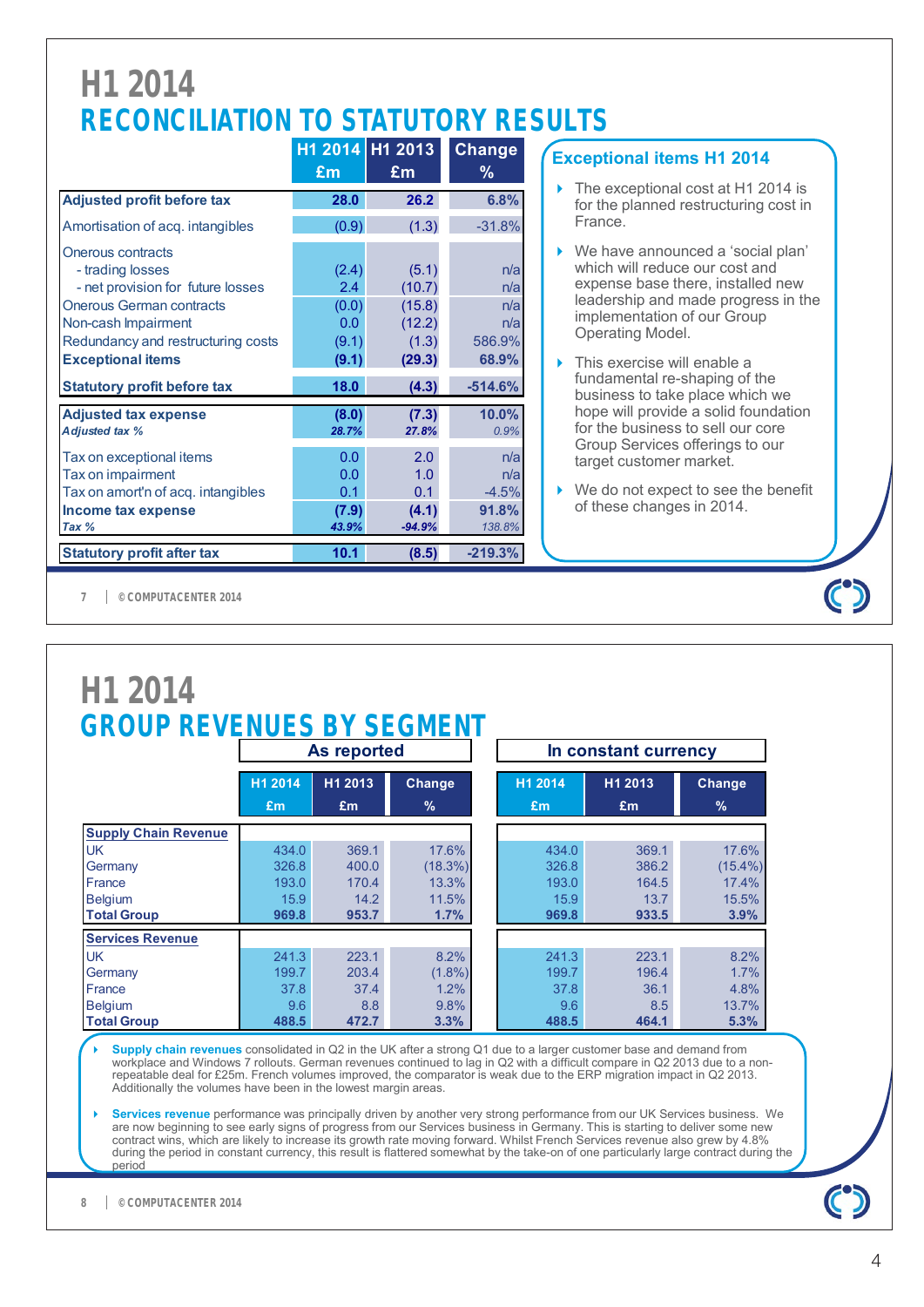## **H1 2014 REVENUE AND ADJUSTED OPERATING PROFIT BY SEGMENT**

|                                  | As reported |         |            | In constant currency |         |               |  |
|----------------------------------|-------------|---------|------------|----------------------|---------|---------------|--|
|                                  | H1 2014     | H1 2013 | Change     | H1 2014              | H1 2013 | <b>Change</b> |  |
|                                  | Em          | £m      | $\%$       | £m                   | Em      | $\%$          |  |
| <b>Revenue</b>                   |             |         |            |                      |         |               |  |
| UK.                              | 675.4       | 592.1   | 14.1%      | 675.4                | 592.1   | 14.1%         |  |
| Germany                          | 526.5       | 603.4   | (12.7%)    | 526.5                | 582.6   | $(9.6\%)$     |  |
| France                           | 230.9       | 207.8   | 11.1%      | 230.9                | 200.6   | 15.1%         |  |
| <b>Belgium</b>                   | 25.5        | 23.0    | 10.8%      | 25.5                 | 22.2    | 14.8%         |  |
| <b>Total Group</b>               | 1,458.3     | 1,426.3 | 2.2%       | 1,458.3              | 1,397.6 | 4.3%          |  |
| <b>Adjusted operating profit</b> |             |         |            |                      |         |               |  |
| UK.                              | 24.9        | 20.1    | 24.4%      | 24.9                 | 20.1    | 24.4%         |  |
| Germany                          | 7.8         | 9.7     | $(19.2\%)$ | 7.8                  | 9.4     | (16.3%)       |  |
| France                           | (5.7)       | (4.6)   | $(22.4\%)$ | (5.7)                | (4.5)   | 26.8%         |  |
| <b>Belgium</b>                   | 1.0         | 0.6     | 57.4%      | 1.0                  | 0.6     | 63.1%         |  |
| <b>Total Group</b>               | 28.1        | 25.7    | 9.1%       | 28.1                 | 25.5    | $10.0\%$      |  |

 **UK performance** continues to go from strength to strength with a solid Q2 performance in supply chain consolidating the very strong growth achieved in Q1.

 **German profitability** has been impacted heavily by the decline in supply chain revenues with a 16.3% reduction in constant currency to adjusted operating profitability.

**France performance** is mixed with headline sales volumes strong however margins are down across the business and profitability is weighed down by the lack of utilisation of resources. These cost base issues will be addressed in H2 2014 with the Social Plan

 **Belgium performance** continues to be strong with both double digit services and supply chain growth is beginning to provide the business with some scale to pursue both procurement and managed services opportunities.

**© COMPUTACENTER 2014 9**

# **H1 2014 GROUP EBIT\* WALK (IN CONSTANT CURRENCY)**

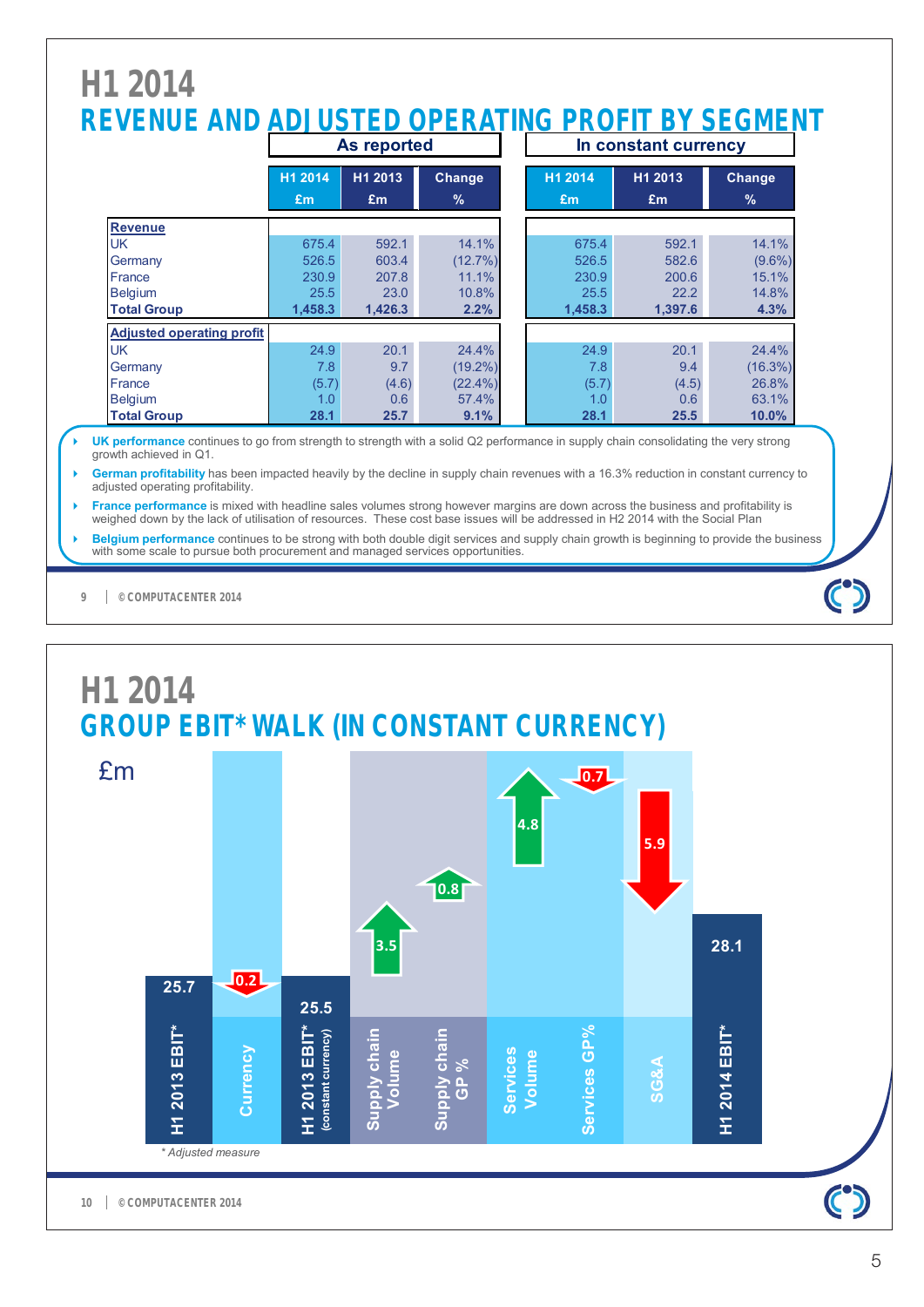

## **£m H1 2014 OUTFLOW SINCE DECEMBER 2013**

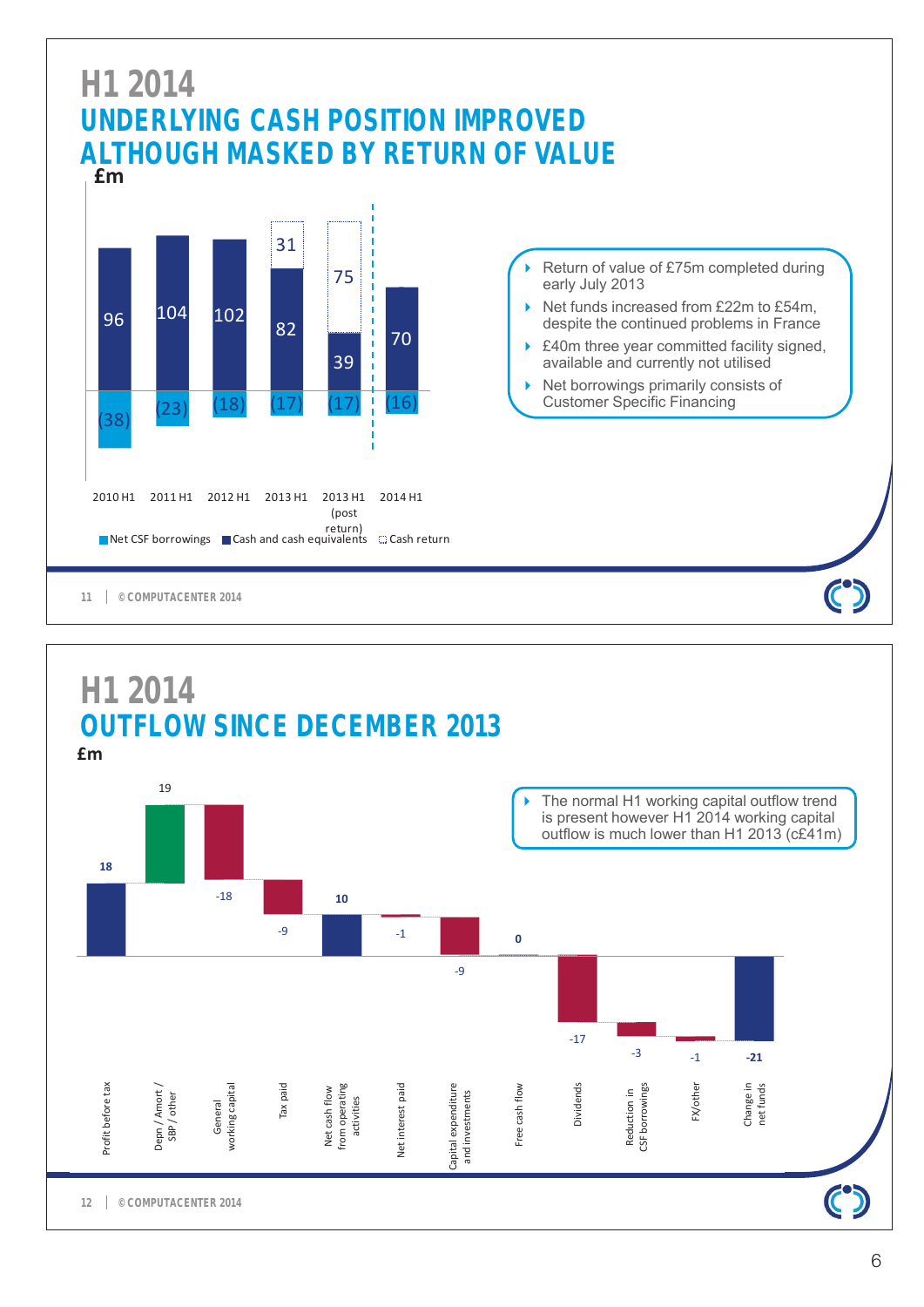

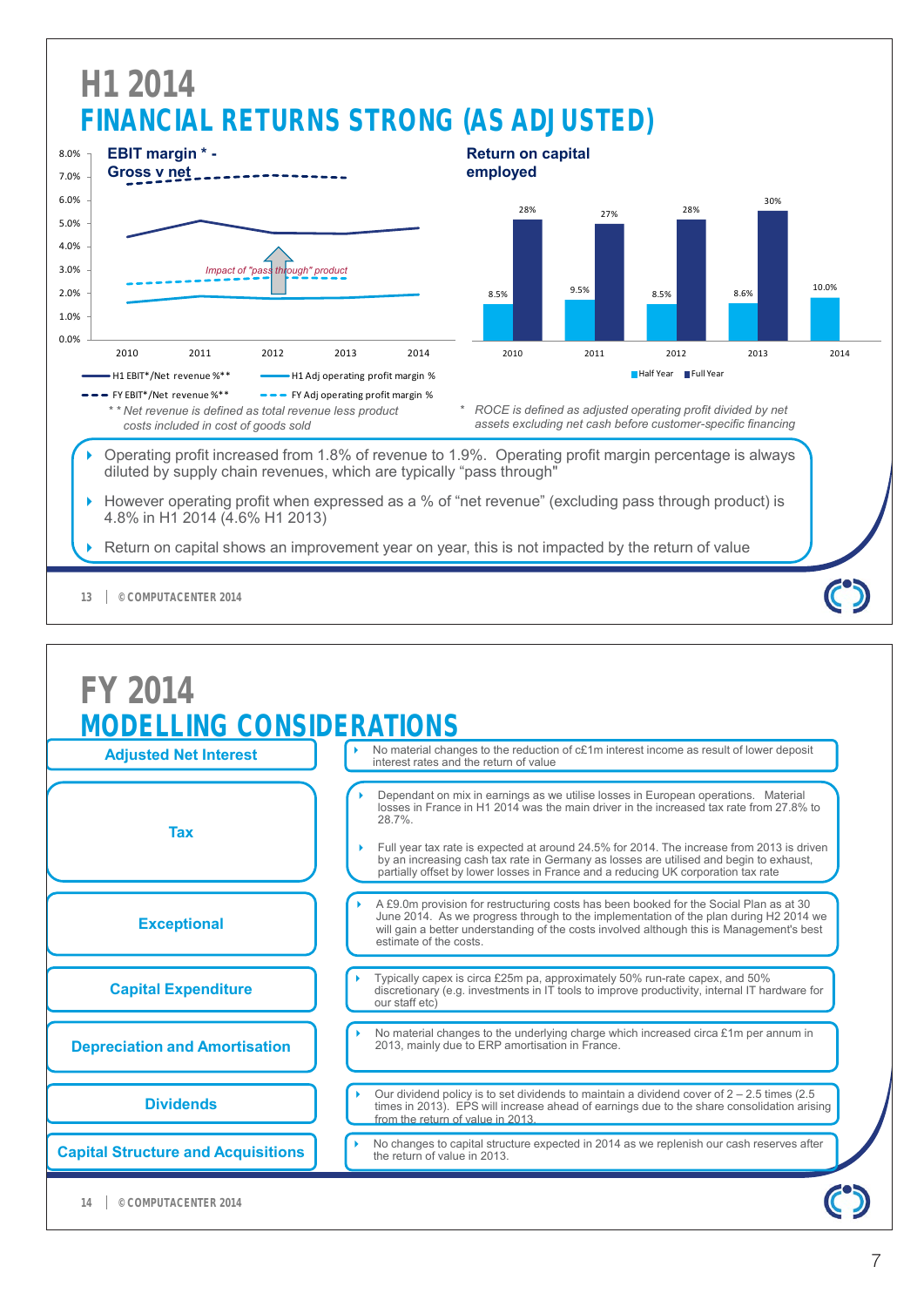## **FY 2014 FINANCIAL SUMMARY**

- Group revenue increased 2.2% to £1.46 billion (H1 2013: £1.43 billion) and was up 4.3% in constant currency
- Group adjusted\* profit before tax increased by 6.8% to £28.0 million (H1 2013: £26.2 million) and was up 7.5% in constant currency
- Adjusted\* diluted earnings per share ('EPS') of 14.5p (H1 2013 12.5p), an increase of 16.0%
- ▶ Net funds\*\* of £54.0 million (H1 2013: £22.2 million)
- ▶ Interim dividend of 5.9p (H1 2013: 5.2p), an increase of 13.5%

### *\*Adjusted measure*

\*\*Note that H1 2013 net funds is presented here after adjusting for the remittance of £43.6 million made in early July 2013 as part of the return of value to<br>shareholders of approximately £75 million that took place in 201

**© COMPUTACENTER 2014 15**

# **OPERATING REVIEW**

Mike Norris 29 August 2014

 $\mathbf C$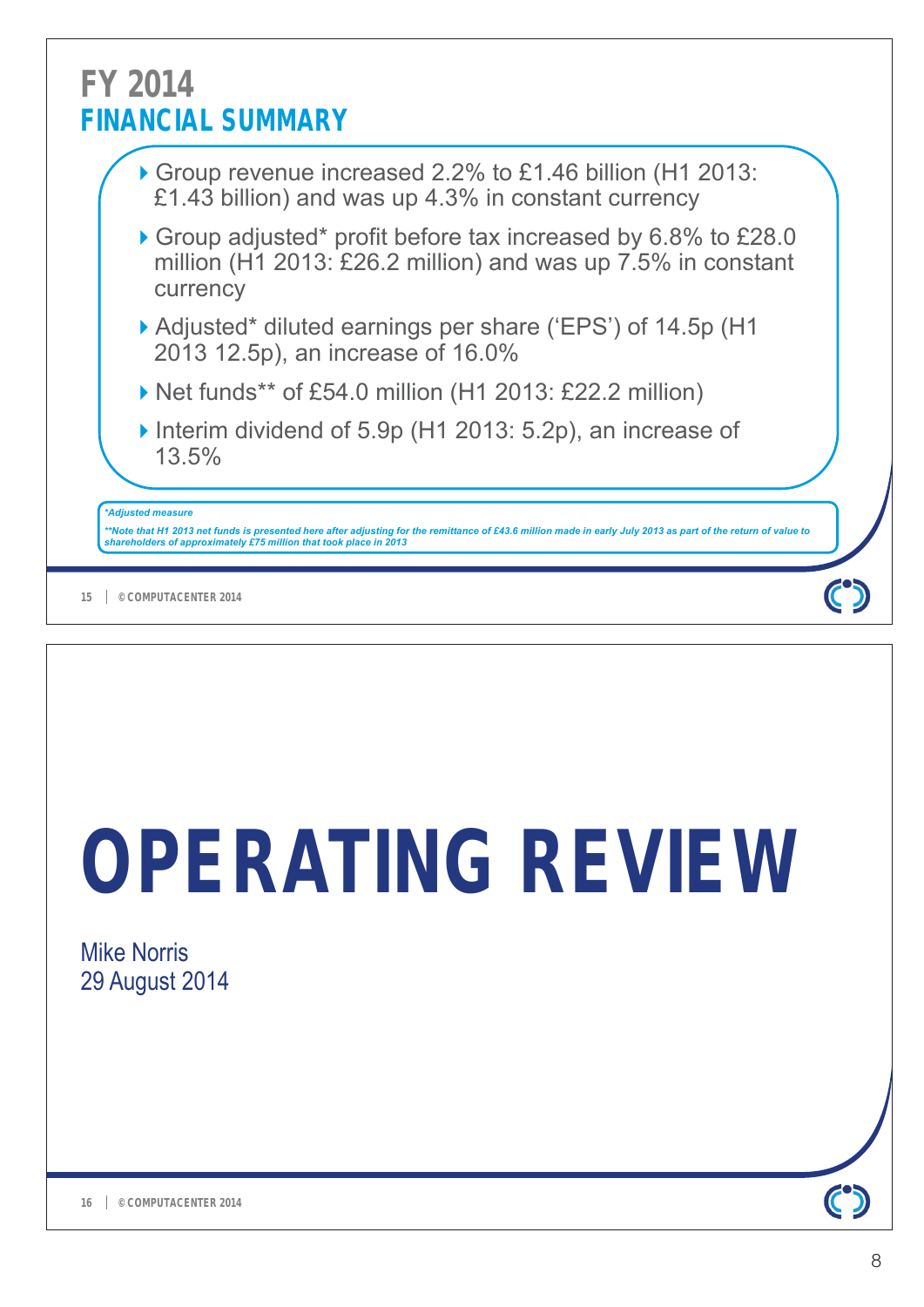

## **TO IMPROVE OUR SERVICES PRODUCTIVITY AND ENHANCE OUR COMPETITIVENESS**



### **UK**

Material gross margin improvement from here is unlikely. We are focused on maintaining the current levels

#### **DE**

Some signs of improvement but still a long way behind the UK level. We certainly have some upside potential

#### **FR**

Less material to the Group, but services margin decline has been very disappointing. Poor utilisation of our central engines which are now sub-scale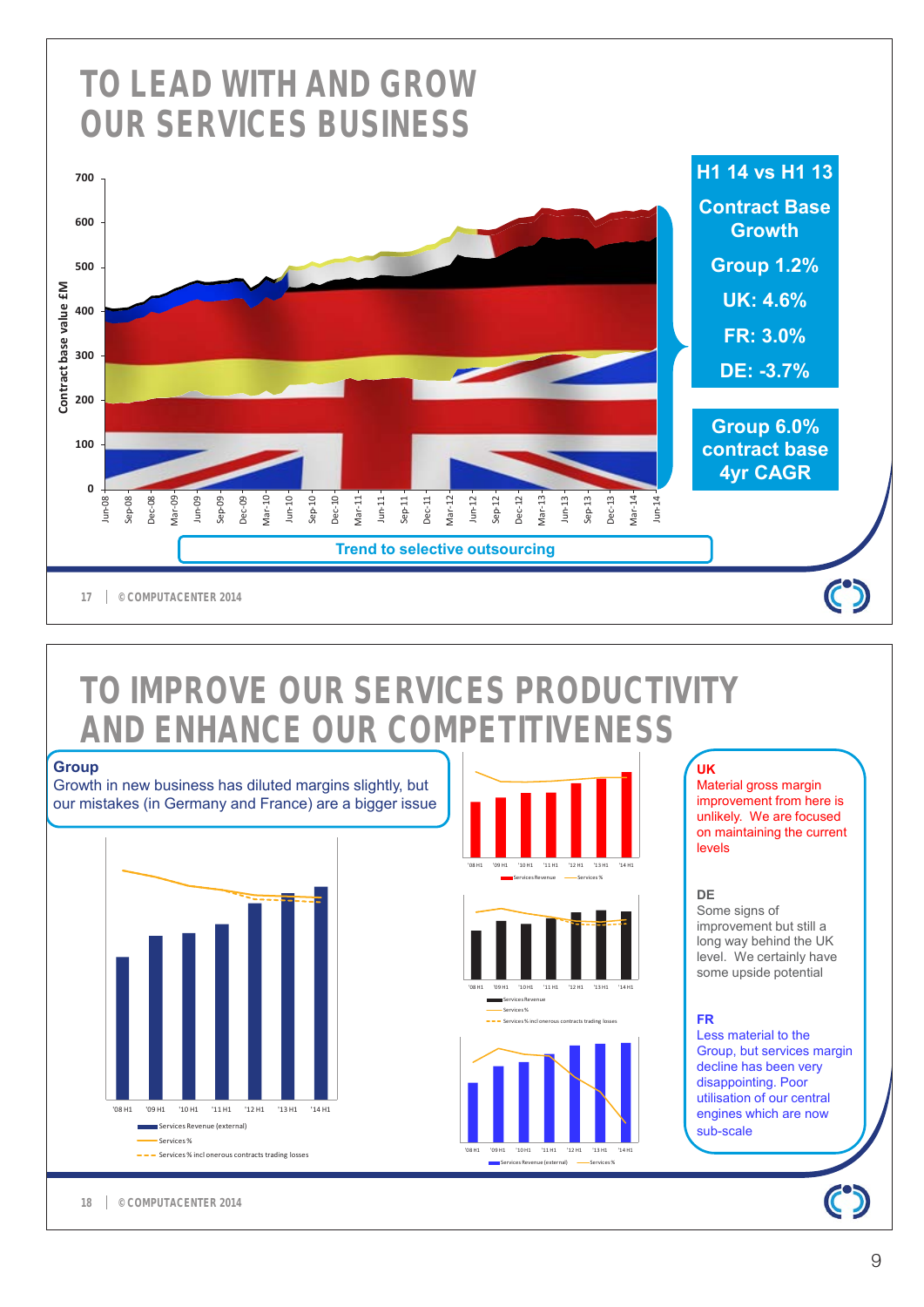

## **ORGANIC GROWTH INCREMENTAL INVESTMENTS**

- ▶ Redefine strategy from the start of 2014 around Enabling Users to bring a consumer experience to corporate IT
- ▶ Next Generation Service Desk going live internally in Q3 2014
- Managing mobile estates for our customers in the way we have managed their traditional Windows estates
- Investing in our international capabilities to support our customers' global requirements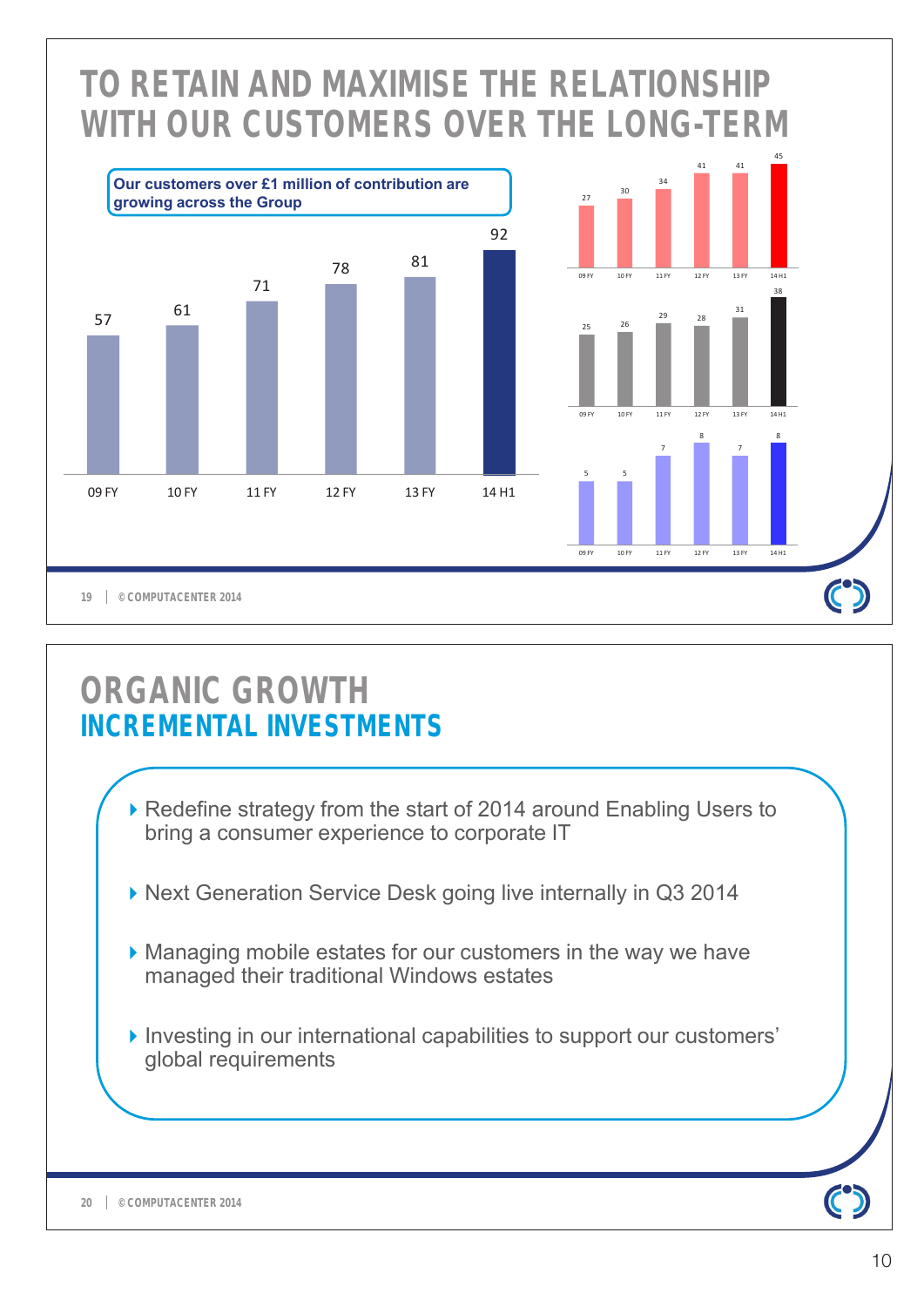

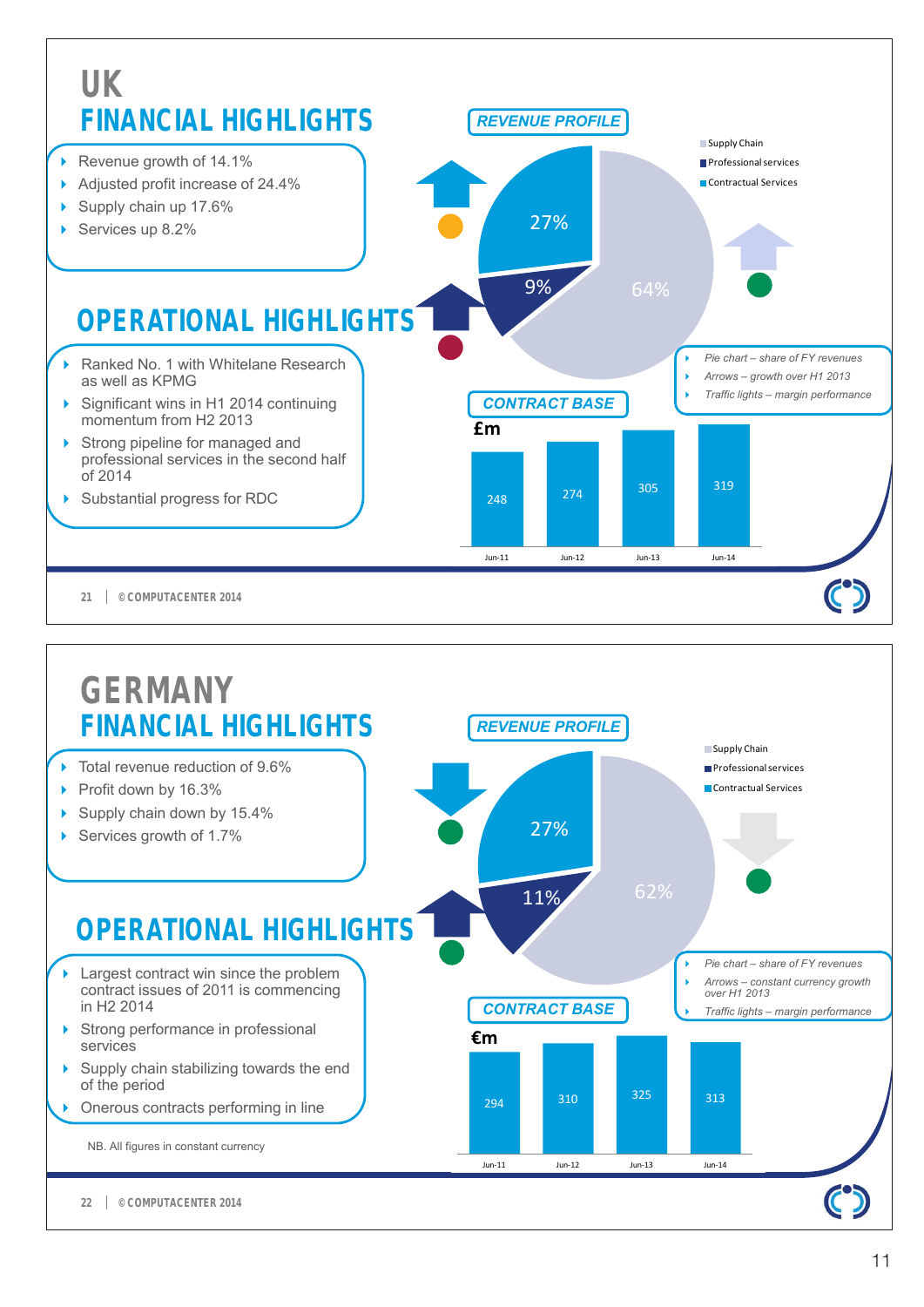

## **SOCIAL PLAN IN FRANCE EXCEPTIONAL ITEM**

- We remain uncompetitive in France and in order to improve the longterm profitability of our French business, we are taking steps to address our cost base.
- ▶ We have previously announced that, as a result of the action we are taking to increase the ability of the business to compete, we have taken an exceptional restructuring charge of £9.1 million as at 30 June 2014.
- $\triangleright$  In line with the Group's accounting policy, the charge has been classed as 'exceptional' due to the materiality, infrequency and nature of the restructuring plan, and it represents the estimated costs of completing the exercise currently being prepared for implementation.
- ▶ Ms Isabelle Roux-Buisson has been appointed as its new Country Unit Leader and will oversee the implementation of its strategic repositioning to be Services-led.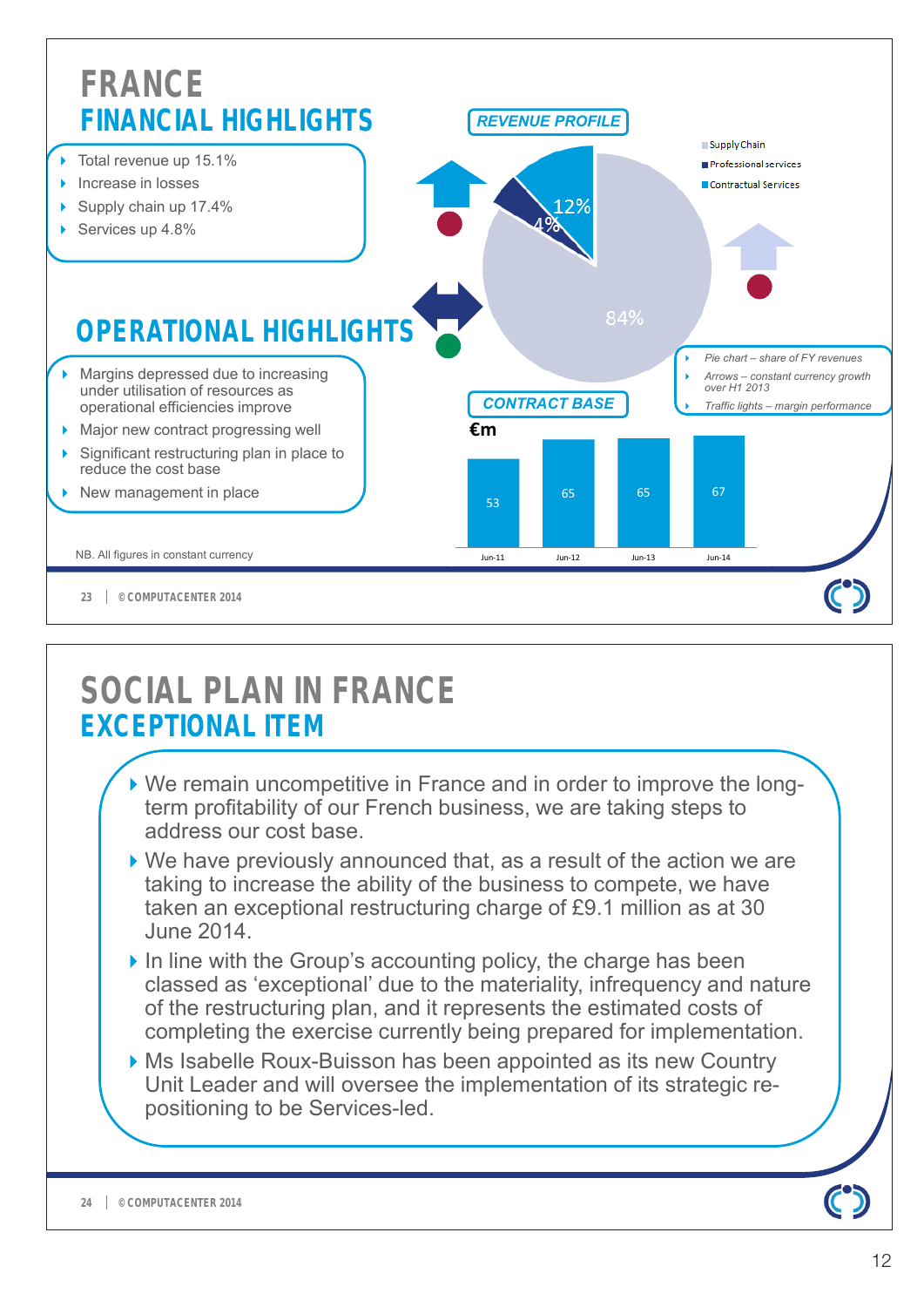![](_page_12_Figure_0.jpeg)

The investments we continue to make in our business and the market opportunities that are presenting themselves gives us confidence for the rest of the year and beyond.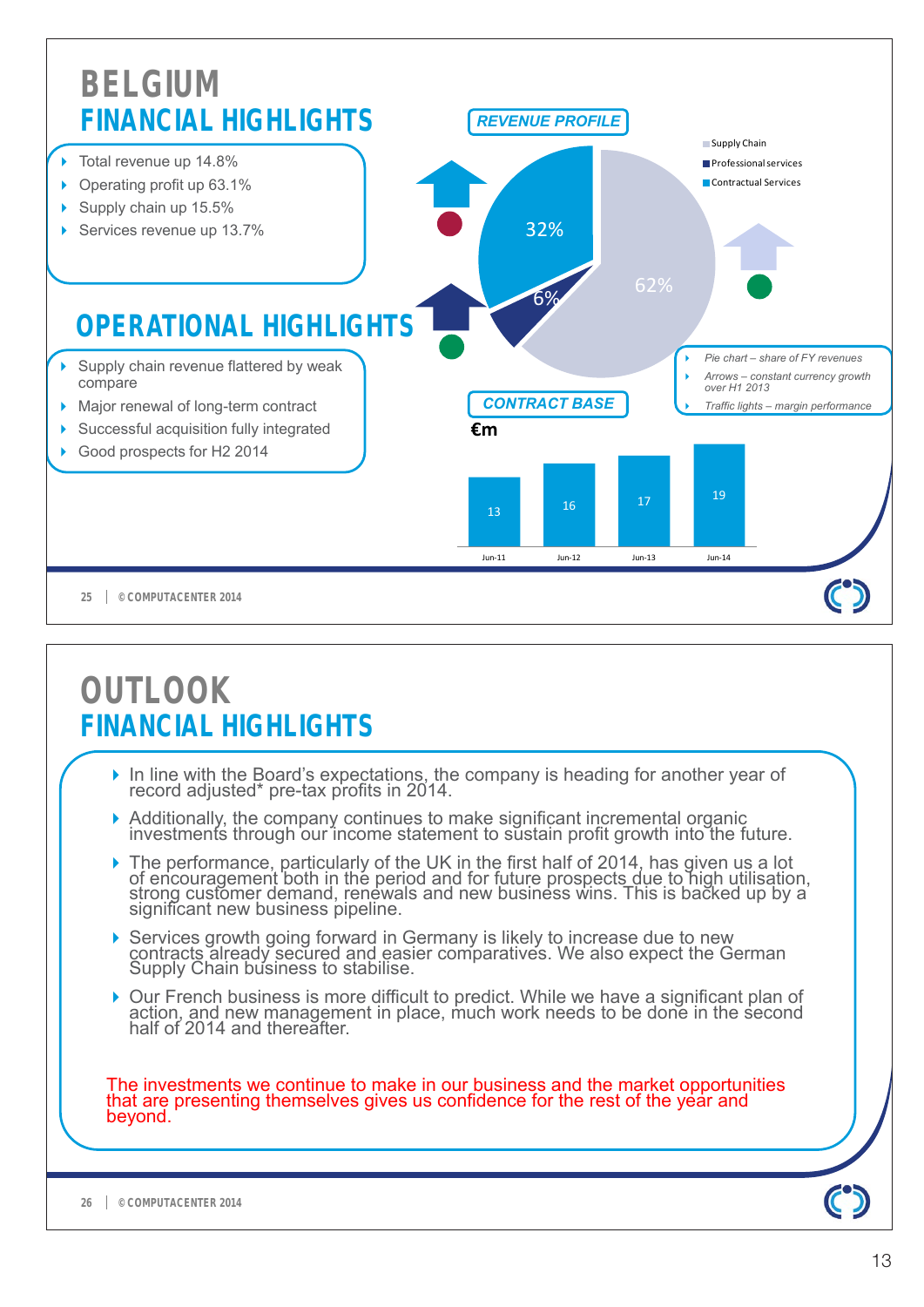# **APPENDIX**

**27 © COMPUTACENTER 2014**

## **GLOSSARY**

### **Adjusted results**

- PBT and EPS are adjusted for exceptional items and amortisation on acquired intangibles.
- **Derating profit is stated after charging finance costs on CSF**
- **Customer-specific financing ("CSF")**
	- Finance costs for CSF are charged after operating profit for statutory purposes
	- **These costs are considered to be contract specific costs, and operating profit is adjusted to charge for these costs**
	- ▶ Net finance costs are also adjusted in this presentation
- **Net funds**
	- $\triangleright$  Net funds is monitored internally by the Group
	- Included in this measure are current asset investments, where the group deposits cash, access to which is subject to a notice period
	- Previously this adjusted measure was reported exclusive of future obligations for CSF, that are covered by future income streams. The statutory net funds is now the main measure for the Group.
	- All CSF facilities are committed
- **Constant Currency**
	- The Group has calculated constant currency comparative information by re-translating 2013 results into the group's functional currency (GBP) at the exchange rates prevailing in the H1 2014 reporting period

 $\mathbf{C}$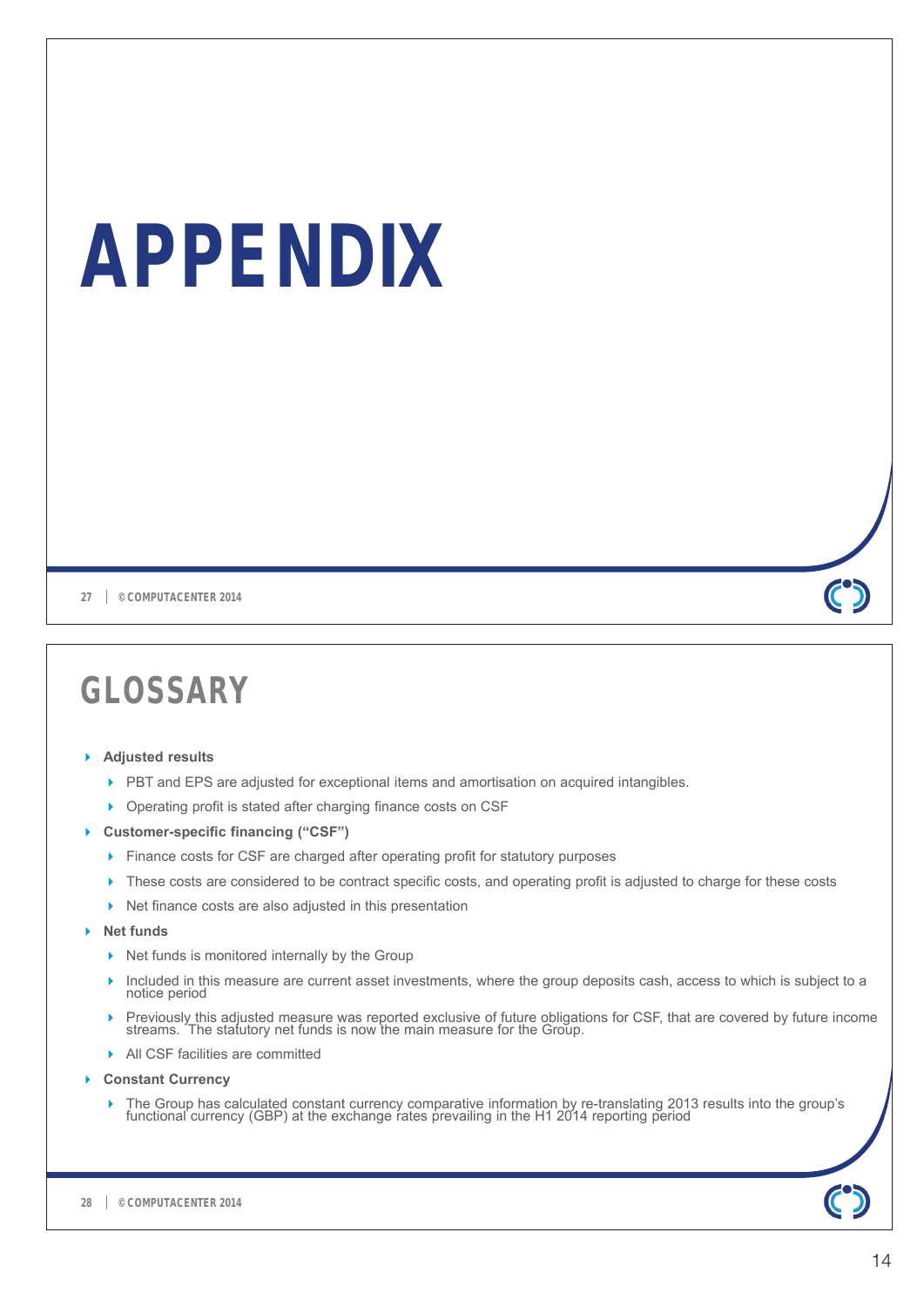![](_page_14_Figure_0.jpeg)

## **UK INCOME STATEMENT**

|                                  | H1 2014         | H1 2013         | <b>Change</b>      |
|----------------------------------|-----------------|-----------------|--------------------|
|                                  | £m              | £m              | $\frac{9}{6}$      |
| <b>Revenue</b>                   | 675.4           | 592.1           | 14.1%              |
| <b>Adjusted gross profit</b>     | 102.3<br>15.1%  | 90.5<br>15.3%   | 13.0%<br>$(0.1\%)$ |
| <b>Admin Expenses</b>            | (77.3)          | (70.5)          | 9.7%               |
| <b>Adjusted operating profit</b> | (11.5%)<br>24.9 | (11.9%)<br>20.1 | 0.4%<br>24.4%      |
|                                  | 3.7%            | 3.4%            | 0.3%               |
| Headcount: *                     |                 |                 |                    |
| <b>Direct</b><br><b>Indirect</b> | 4,354<br>1,421  | 4,141<br>1,352  | 5.1%<br>5.2%       |
| period end headcount             |                 |                 |                    |

 $\mathbf{C}$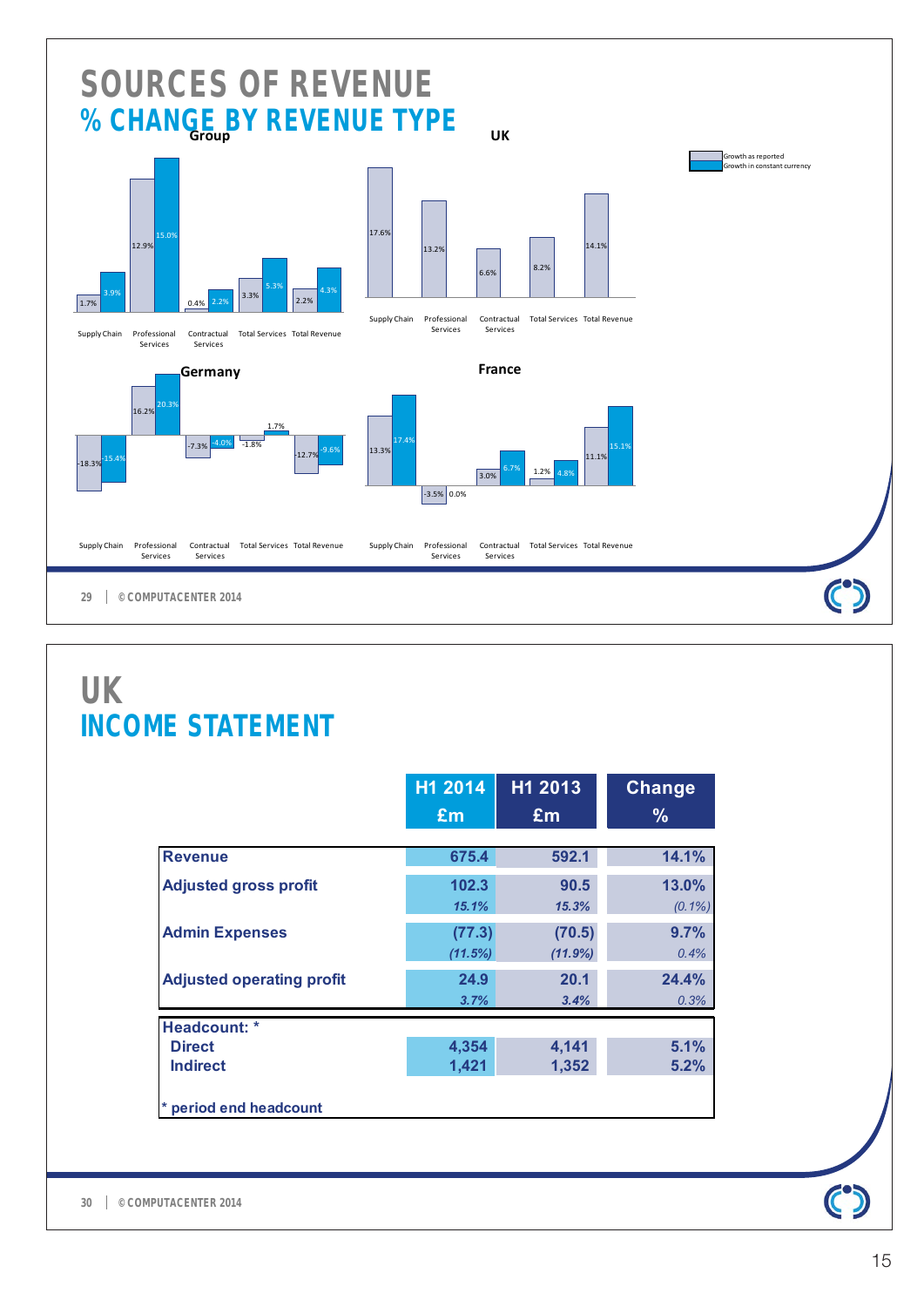![](_page_15_Figure_0.jpeg)

## **GERMANY INCOME STATEMENT**

|                                  |                           | <b>Reported</b>   |                         |                    | In local currency  |                         |
|----------------------------------|---------------------------|-------------------|-------------------------|--------------------|--------------------|-------------------------|
|                                  | H <sub>1</sub> 2014<br>£m | H1 2013<br>Em     | Change<br>$\%$          | H1 2014<br>€m      | H1 2013<br>€m      | <b>Change</b><br>%      |
| <b>Revenue</b>                   | 526.5                     | 603.4             | $(12.7\%)$              | 640.8              | 709.0              | $(9.6\%)$               |
| <b>Adjusted gross profit</b>     | 69.6<br>13.2%             | 73.3<br>12.1%     | $(5.0\%)$<br>1.1%       | 84.8<br>13.2%      | 86.1<br>12.1%      | $(1.6\%)$<br>1.1%       |
| <b>Admin Expenses</b>            | (61.8)<br>(11.7%)         | (63.6)<br>(10.5%) | $(2.8\%)$<br>$(1.2\%)$  | (75.2)<br>$-11.7%$ | (74.7)<br>$-10.5%$ | 0.6%<br>(1.2%)          |
| <b>Adjusted operating profit</b> | 7.8<br>1.5%               | 9.7<br>1.6%       | $(19.2\%)$<br>$(0.1\%)$ | 9.5<br>1.5%        | 11.4<br>1.6%       | $(16.3\%)$<br>$(0.1\%)$ |
| Headcount: *                     |                           |                   |                         |                    |                    |                         |
| <b>Direct</b><br><b>Indirect</b> | 3,722<br>1,330            | 3,798<br>1,313    | $(2.0\%)$<br>1.3%       |                    |                    |                         |
| * period end headcount           |                           |                   |                         |                    |                    |                         |

| In local currency |          |            |  |  |  |  |
|-------------------|----------|------------|--|--|--|--|
| H1 2014           | H1 2013  |            |  |  |  |  |
| €m                | €m       |            |  |  |  |  |
| 640.8             | 709.0    | $(9.6\%)$  |  |  |  |  |
| 84.8              | 86.1     | $(1.6\%)$  |  |  |  |  |
| 13.2%             | 12.1%    | 1.1%       |  |  |  |  |
| (75.2)            | (74.7)   | 0.6%       |  |  |  |  |
| $-11.7%$          | $-10.5%$ | $(1.2\%)$  |  |  |  |  |
| 9.5               | 11.4     | $(16.3\%)$ |  |  |  |  |
| 1.5%              | 1.6%     | $(0.1\%)$  |  |  |  |  |

 $\overline{\phantom{0}}$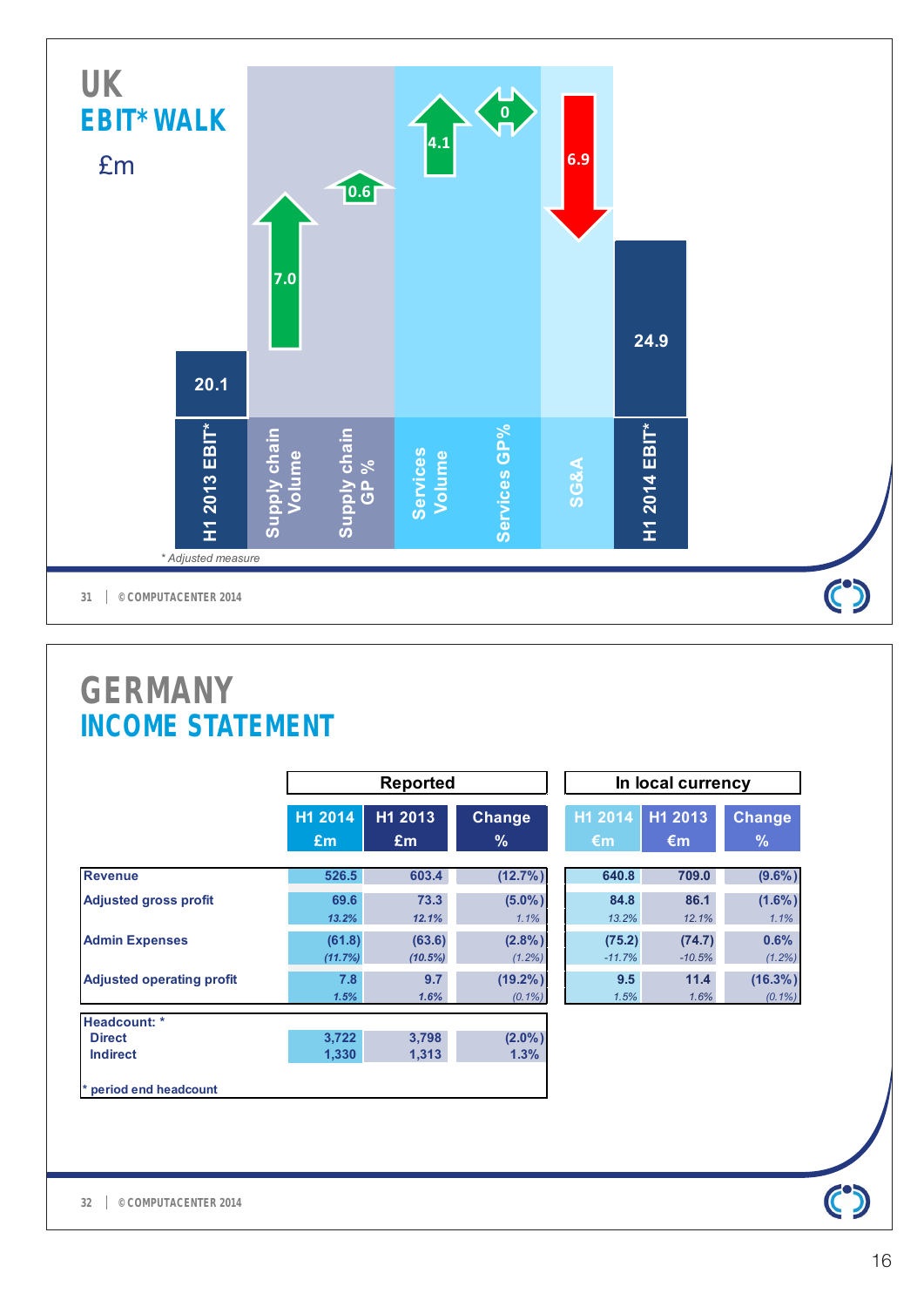## **GERMANY EBIT\* WALK (IN CONSTANT CURRENCY)**

![](_page_16_Figure_1.jpeg)

## **FRANCE INCOME STATEMENT**

|                                  |                     | <b>Reported</b>      |                         |                   | In local currency  |                         |  |
|----------------------------------|---------------------|----------------------|-------------------------|-------------------|--------------------|-------------------------|--|
|                                  | H1 2014             | H1 2013<br>Change    |                         | H1 2014           | H1 2013            | <b>Change</b>           |  |
|                                  | £m                  | Em                   | $\%$                    | $\epsilon$ m      | €m                 | $\%$                    |  |
| <b>Revenue</b>                   | 230.9               | 207.8                | 11.1%                   | 281.0             | 244.1              | 15.1%                   |  |
| <b>Adjusted gross profit</b>     | 14.7<br>6.4%        | 18.2<br>8.8%         | $(19.0\%)$<br>$(2.4\%)$ | 17.9<br>6.4%      | 21.4<br>8.8%       | $(16.1\%)$<br>$(2.4\%)$ |  |
| <b>Admin Expenses</b>            | (20.4)<br>$(8.8\%)$ | (22.8)<br>$(11.0\%)$ | $(10.6\%)$<br>2.2%      | (24.8)<br>$-8.8%$ | (26.8)<br>$-11.0%$ | $(7.4\%)$<br>2.2%       |  |
| <b>Adjusted operating profit</b> | (5.7)<br>(2.5%)     | (4.6)<br>(2.2%)      | 22.4%<br>$(0.2\%)$      | (6.9)<br>$-2.5%$  | (5.4)<br>$-2.2%$   | 26.8%<br>$(0.2\%)$      |  |
| Headcount *:                     |                     |                      |                         |                   |                    |                         |  |
| <b>Direct</b><br><b>Indirect</b> | 1,491<br>481        | 1,449<br>492         | 2.9%<br>(2.2%)          |                   |                    |                         |  |
| * period end headcount           |                     |                      |                         |                   |                    |                         |  |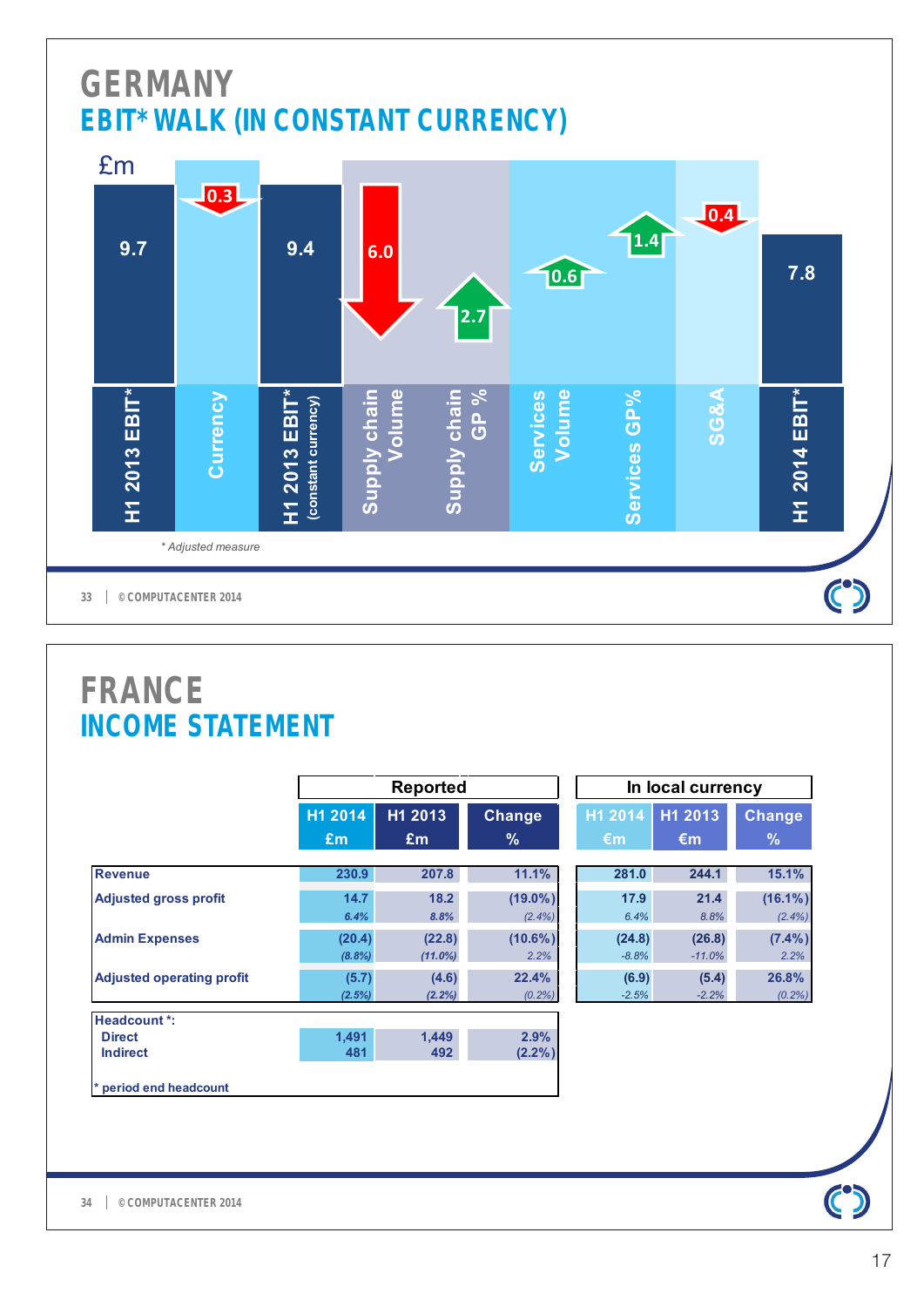![](_page_17_Figure_0.jpeg)

|                           | <b>Jun 14</b><br>£m | <b>Jun 13</b><br>Em | <b>Change</b><br>£m |
|---------------------------|---------------------|---------------------|---------------------|
| Cash and cash equivalents | 69.6                | 72.2                | (2.7)               |
| Current asset investment  | 0.0                 | 10.0                | (10.0)              |
| <b>Bank loans</b>         | (0.1)               | (0.1)               | (0.1)               |
| <b>Finance leases</b>     | (8.1)               | (16.3)              | 8.2                 |
| Other loans               | (7.3)               | (0.1)               | (7.2)               |
| <b>Net Borrowings</b>     | (15.5)              | (16.5)              | 0.9                 |
| <b>Net funds</b>          | 54.0                | 65.8                | (11.7)              |

- ◆ The Group's primary measure when managing the business is net funds
- ▶ From 2014 onwards the Group will no longer separately report it's net funds pre-CSF
- In July 2013 a payment of  $£43.6$ million for the Return of Value was made which should be removed from the year-on-year comparison
- ▶ On an underlying basis, therefore net funds improved by £31.8 million compared to June 2013.
- ▶ Working capital improvements, primarily in France, are expected to begin to have an effect through H2 2014.

**NET FUNDS**

 $\mathbf C$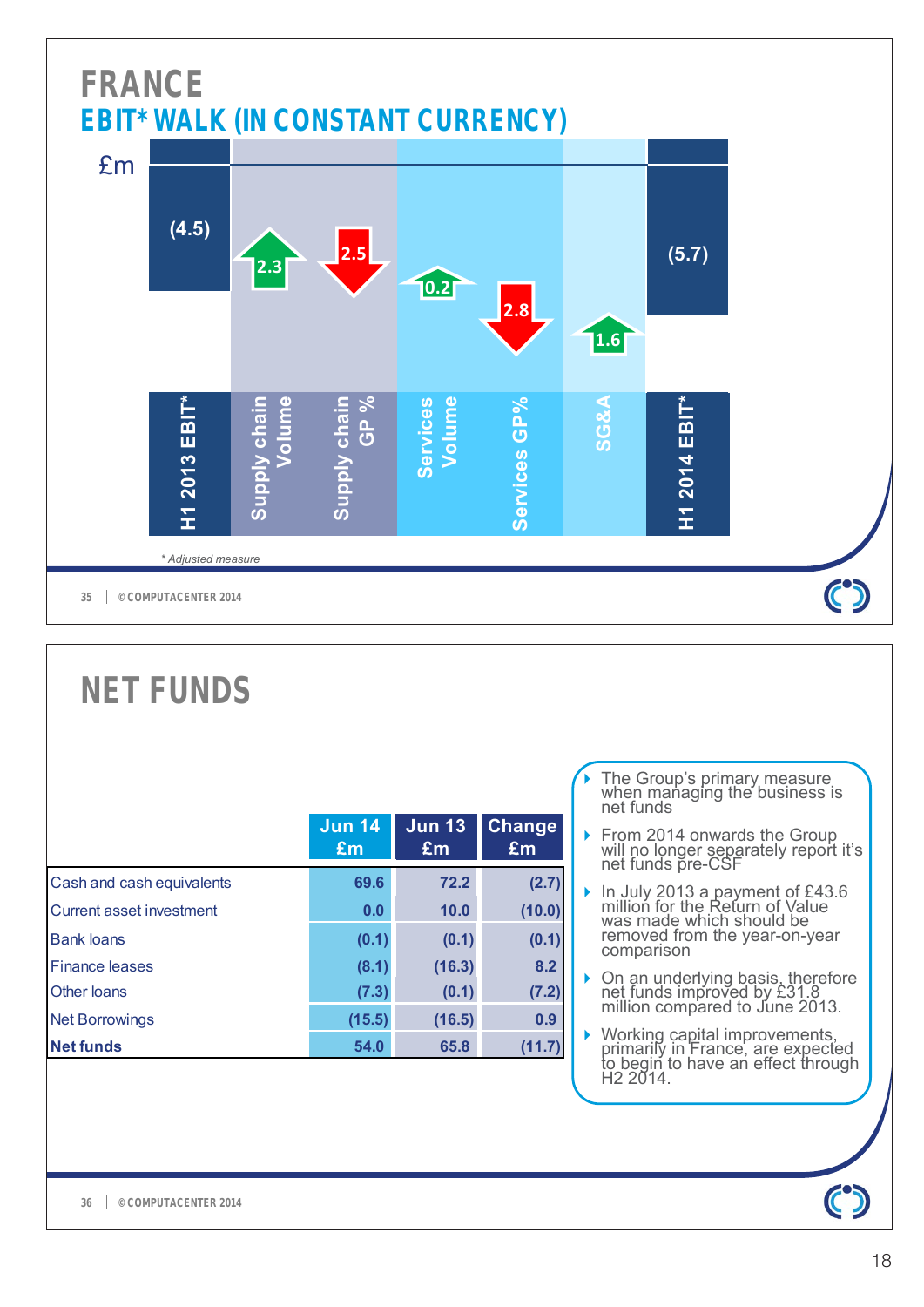|                                                      | £m     | £m     |                                                                                 |
|------------------------------------------------------|--------|--------|---------------------------------------------------------------------------------|
| Profit/(loss) before tax                             | 18.0   | (4.4)  |                                                                                 |
| Net finance expense/(income)                         | 0.4    | (0.1)  |                                                                                 |
| Depreciation, amortisation and impairment            | 16.3   | 28.2   |                                                                                 |
| Share-based payments                                 | 1.7    | 0.5    |                                                                                 |
| Profit/(loss) on disposal of non-current assets      | 0.2    | (0.3)  |                                                                                 |
| Working capital movements                            | (18.5) | (25.4) |                                                                                 |
| Other adjustments                                    | 0.6    | 0.3    | Removing the effect of the<br>£31.4 million placed on<br>escrow in June 2013 in |
| Cash generated from/(used in) operations             | 18.9   | (1.2)  | relation to the Return of                                                       |
| Income taxes paid                                    | (8.6)  | (8.6)  |                                                                                 |
| Net cash flow from operating activities              | 10.3   | (9.8)  | Value, the decrease in cash<br>experienced in the first half                    |
| Interest received                                    | 1.2    | 1.0    | of the year <b>improved £18</b><br>million from £37.4 million in                |
| Capital expenditure and investments                  | (9.3)  | (7.3)  |                                                                                 |
| Net cash flow from investing activities              | (8.1)  | (6.3)  | H1 2013 to 19.4 million in<br>H <sub>2</sub> 2014                               |
| Interest paid                                        | (1.8)  | (0.8)  |                                                                                 |
| Dividends paid to equity shareholders of the parent  | (16.6) | (15.8) |                                                                                 |
| Proceeds from issue of shares                        | 0.2    | 0.1    |                                                                                 |
| Increase in other financial assets                   | 0.0    | (31.4) |                                                                                 |
| <b>Net borrowings</b>                                | (3.4)  | (4.7)  |                                                                                 |
| Net cash flow from financing activities              | (21.6) | (52.7) |                                                                                 |
| Decrease in cash and cash equivalents                | (19.4) | (68.8) |                                                                                 |
| Effect of exchange rates on cash and cash equivalen  | (1.4)  | 3.6    |                                                                                 |
| Cash and cash equivalents at the beginning of the pe | 90.3   | 137.5  |                                                                                 |
| Cash and cash equivalents at the end of the per      | 69.6   | 72.2   |                                                                                 |

**© COMPUTACENTER 2014 37**

# **GROUP BALANCE SHEET**

|                                      | H1 2014 | H1 2013        | Var    |
|--------------------------------------|---------|----------------|--------|
|                                      | £m      | £m             | £m     |
| <b>Non-current assets</b>            |         |                |        |
| Property, plant and equipment        | 82.9    | 95.3           | (12.5) |
| <b>Goodwill &amp; Intangibles</b>    | 95.7    | 94.4           | 1.3    |
| <b>Investments in associates</b>     | 0.0     | 0.6            | (0.6)  |
| Deferred income tax asset            | 15.0    | 17.1           | (2.2)  |
|                                      | 193.6   | 207.5          | (13.9) |
| <b>Current assets</b>                |         |                |        |
| Inventories                          | 71.8    | 69.5           | 2.3    |
| Trade & other receivables            | 532.5   | 521.3          | 11.2   |
| Prepayments & accrued income         | 125.9   | 123.1          | 2.9    |
| Forward currency contracts           | 0.2     | 0 <sub>1</sub> | 0.1    |
| Financial & current asset investment |         | 41.4           | (41.4) |
| Cash and short-term deposits         | 71.0    | 76.3           | (5.4)  |
|                                      | 801.4   | 831.7          | (30.3) |
| <b>Current liabilities</b>           |         |                |        |
| Trade & other payables               | 482.4   | 474.5          | 7.9    |
| Deferred income                      | 109.1   | 107.9          | 1.2    |
| Return of value                      |         | 75.0           | (75.0) |
| <b>Financial liabilities</b>         | 11.6    | 11.7           | (0.0)  |
| Forward currency contracts           | 0.7     | 0.5            | 0.2    |
| Income tax payable                   | 9.1     | 4.1            | 5.0    |
| Other liabilities & provisions       | 10.4    | 8.2            | 2.2    |
|                                      | 623.3   | 681.9          | (58.6) |
| <b>Non-current liabilities</b>       |         |                |        |
| <b>Financial liabilities</b>         | 5.4     | 9.0            | (3.6)  |
| Other liabilities & provisions       | 12.3    | 13.4           | (1.1)  |
|                                      | 17.7    | 22.4           | (4.7)  |
| <b>Net assets</b>                    | 354.0   | 335.0          | 19.1   |

**Balance sheet rate**<br>H1 2014 : £1 = €1.  $£1 = € 1.249$ 

**© COMPUTACENTER 2014 38**

 $\bf C$